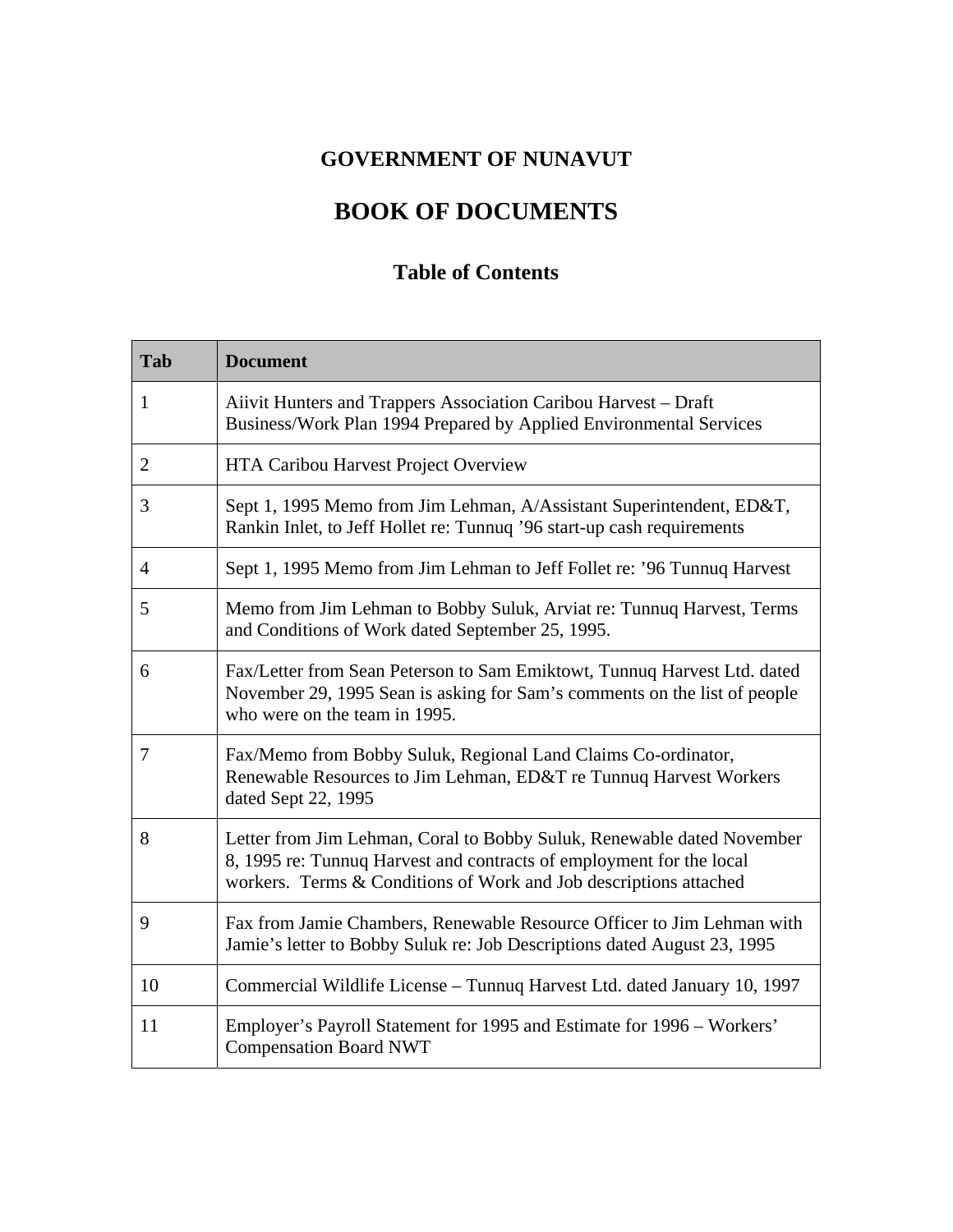| 12 | Workers Compensation Board Invoice to Tunnuq Harvest Ltd. dated February<br>16, 1996                                                                                                                        |
|----|-------------------------------------------------------------------------------------------------------------------------------------------------------------------------------------------------------------|
| 13 | Schedule Memo from Doris Bruce to Leonard Netser outlining pay days and<br>days to start new time sheets dated March 22, 1996                                                                               |
| 14 | Letter from ED&T to the Board of Directors of Aiviit HTO responding to<br>their letter in regard to the HTO's intention of focusing on the development of<br>Tunnuq Harvest Limited's commercial interests. |
| 15 | Memo from Doris Bruce with List of new hires dated February 13, 1996. He<br>explains that they need to provide their SINs and TD-I forms                                                                    |
| 16 | Memo from Jim Lehman dated February 27, 1996 with list of positions to be<br>filled and list of employees from previous year                                                                                |
| 17 | Tunnuq Harvest Financials May 1996                                                                                                                                                                          |
| 18 | Tunnuq Harvest Financials June 1996                                                                                                                                                                         |
| 19 | Memo from Doris Bruce to Leonard Netser dated February 16, 1996 stating<br>the need for rates of pay for workers                                                                                            |
| 20 | Tunnuq Harvest Accounting Memo 1996 – Outlines accounting items related<br>to pay                                                                                                                           |
| 21 | 1996 Southampton Island Caribou Harvest Summary Report                                                                                                                                                      |
| 22 | Business Plan for 1998/99 – Southampton Island Caribou Harvest                                                                                                                                              |
|    | See Part B for introduction of commercial caribou harvest and local<br>employment and benefits                                                                                                              |
| 23 | WCB Payroll report for January 1997                                                                                                                                                                         |
| 24 | Southampton Island Caribou Harvest Business Plan Y2000. See Local<br><b>Benefits</b>                                                                                                                        |
| 25 | SMC Southampton Island Caribou Harvest Y2001 Business Plan Y2001                                                                                                                                            |
| 26 | Letter from, SMC Harvest Manager to SMC dated March 29, 2000.                                                                                                                                               |